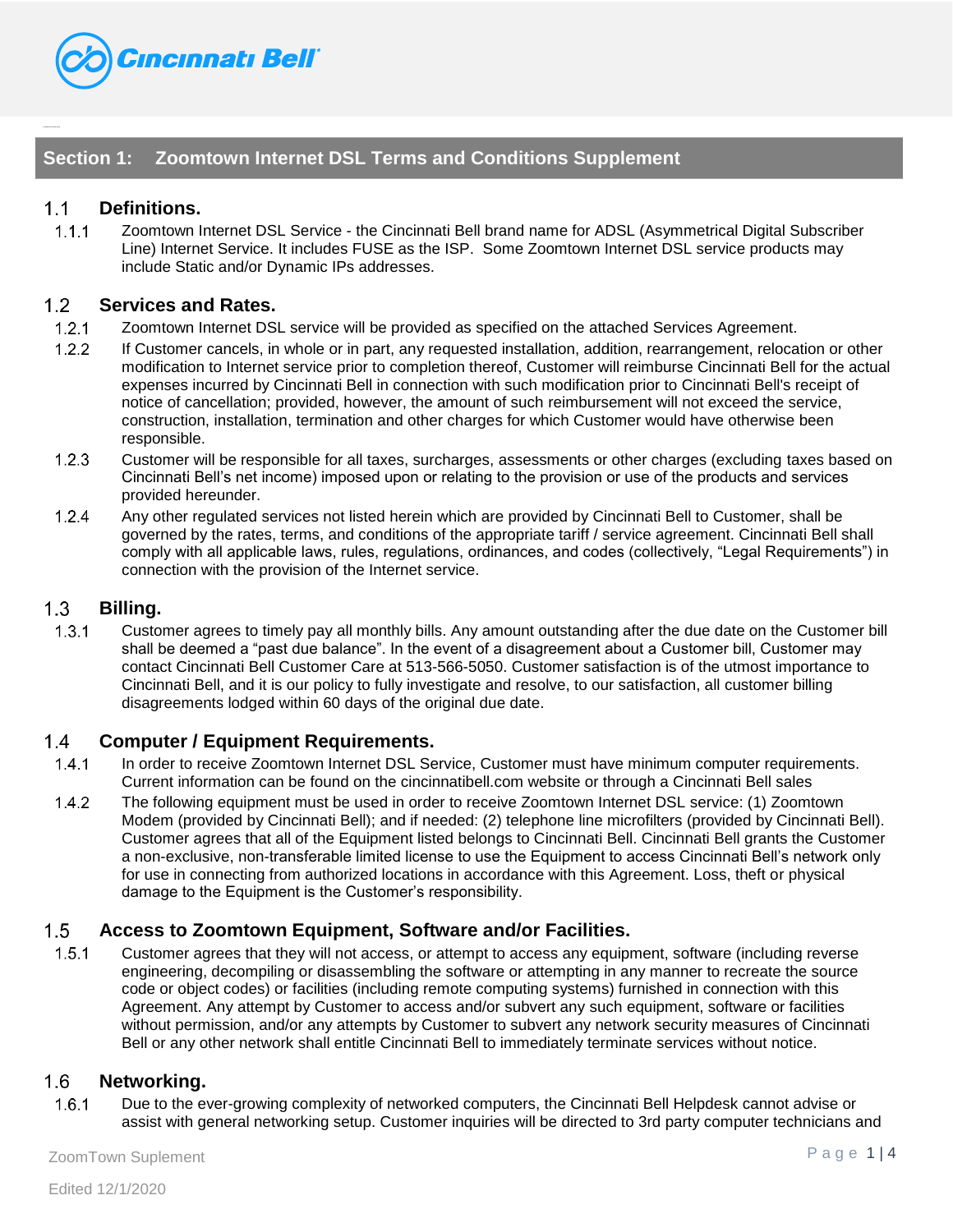

network equipment manufacturers. During troubleshooting sessions where networked computers are present, the Cincinnati Bell Helpdesk technician will ask the Customer to disconnect their networked equipment from the Cincinnati Bell equipment, and directly connect the Cincinnati Bell hardware to one Windows based or Macintosh PC. Doing so will help the technician diagnose issues with the Cincinnati Bell equipment at the customer's premise(s). Failure to comply with the Cincinnati Bell technician's request in this matter will release Cincinnati Bell's responsibility for further diagnosis.

## $1.7$ **Service Speed.**

- $1.7.1$ Cincinnati Bell does not guarantee that the Service, Equipment, or other equipment authorized by Cincinnati Bell for use in connection with the Service will perform at a particular speed, bandwidth, or data throughput rate, or will be uninterrupted, error-free, secure, or free of viruses, worms, disabling code or conditions, or the like.  The speed measurement advertised by Cincinnati Bell refers to the Internet access speed provisioned to a subscriber on a per-line and not a per-device basis.
- $1.7.2$ The actual speed realized by the subscriber may vary based on a variety of factors including, but not limited to: the capabilities or limitations of the customer's computer, network, or other device; the number of computers or other devices in use in the customer's home network; concurrent use of Internet access and a TV video on demand service, which consumes Internet access bandwidth;  the means of connecting to the Cincinnati Bell network (e.g., the condition of the home's inside wiring or the type and condition of WiFi router); the distance of the home from the Cincinnati Bell network aggregation point or the type of Cincinnati Bell network facilities present in a given location; network congestion; and the performance of the content and application providers the consumer is accessing, as well as the performance of their respective host network(s).

#### $1.8$ **Warranties.**

 $1.8.1$ The manufacturers warrant the Zoomtown modem and Telephone Line Microfilters for one (1) year from initiation of service ("Manufacturer's Warranty"). Except for the Manufacturer's Warranty, the Equipment is provided on an "as is" basis without warranties of any kind, either express or implied, including the implied warranty that the Equipment is reasonably fit for the purpose for which it is to be used and the implied warranties of merchantability and fitness for a particular purpose, unless such warranties are legally incapable of exclusion.

## $1.9$ **Acceptable Use.**

 $1.9.1$ If Cincinnati Bell becomes aware, through subscriber complaints or otherwise, of any content that it, in its sole discretion, considers to be obscene, lewd, lascivious, excessively violent, harassing, harmful, offensive, or otherwise objectionable, Cincinnati Bell shall have the right, but not the responsibility, to immediately remove such content and/or to terminate Customer service without notice. This policy applies to any content made available by the Customer, the Customer's own customers, or generally made available through the Customer account. Customer is solely responsible for all information, communications, software, photos, video, graphics, music, sounds, and other material and services (collectively referred to as "content") that is transmitted through the Customer Account and/or made available on or through the Customer's website or any of Customer's own customer's websites.

# **Compliance with Digital Millennium Copyright Act.**

 $1.10.1$ Customer agrees to fully comply with all provisions of the Digital Millennium Copyright Act of 1998 (the "DMCA") and to fully cooperate with Cincinnati Bell in its efforts to comply with the DMCA. Cincinnati Bell may investigate any reported violation of its policies or complaints of infringement relating to Customer's use of the service and take any action that it deems appropriate. Such action may include, but is not limited to, issuing warnings, suspension or termination of Customer's Account and access to the Service. In the event that Customer believes that any third party has infringed on any copyrighted material of theirs, Customer shall provide Cincinnati Bell with notice in compliance with the provisions of the DMCA. Furthermore, Customer agrees that Cincinnati Bell shall have no liability until such time as such notice has been actually received. If Cincinnati Bell receives a valid notice that Customer's use constitutes alleged infringement, Cincinnati Bell will take action consistent with the requirements of the DCMA, including but not limited to terminating Customer's Account and access to the Service. See http://www.cincinnatibell.com/customer\_support/policies/dmca/ for more details.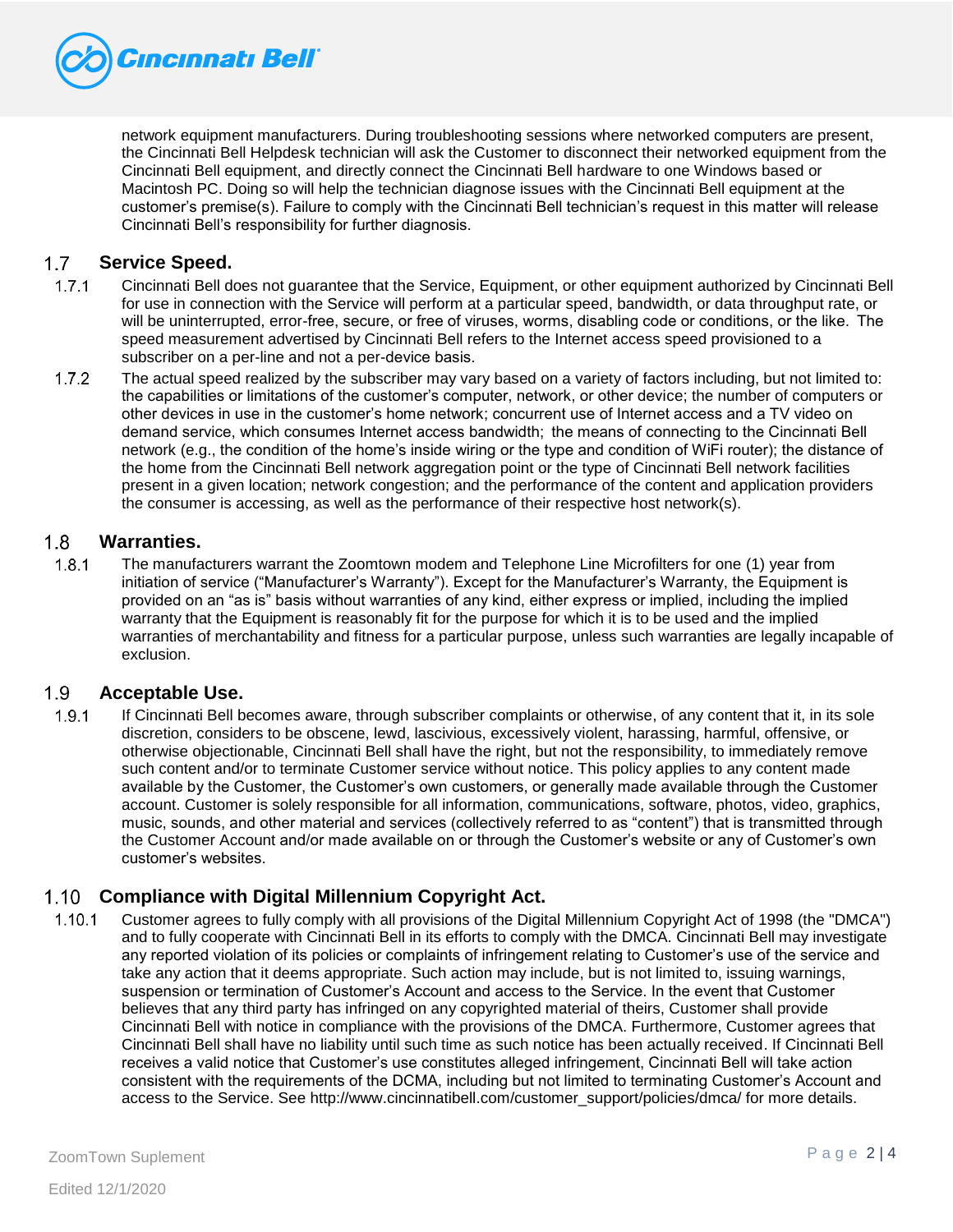

# **Termination Charges.**

All terminations in Zoomtown Internet DSL Service will result in IP addresses assigned to Customer(s) reverting  $1.11.1$ back to Cincinnati Bell.